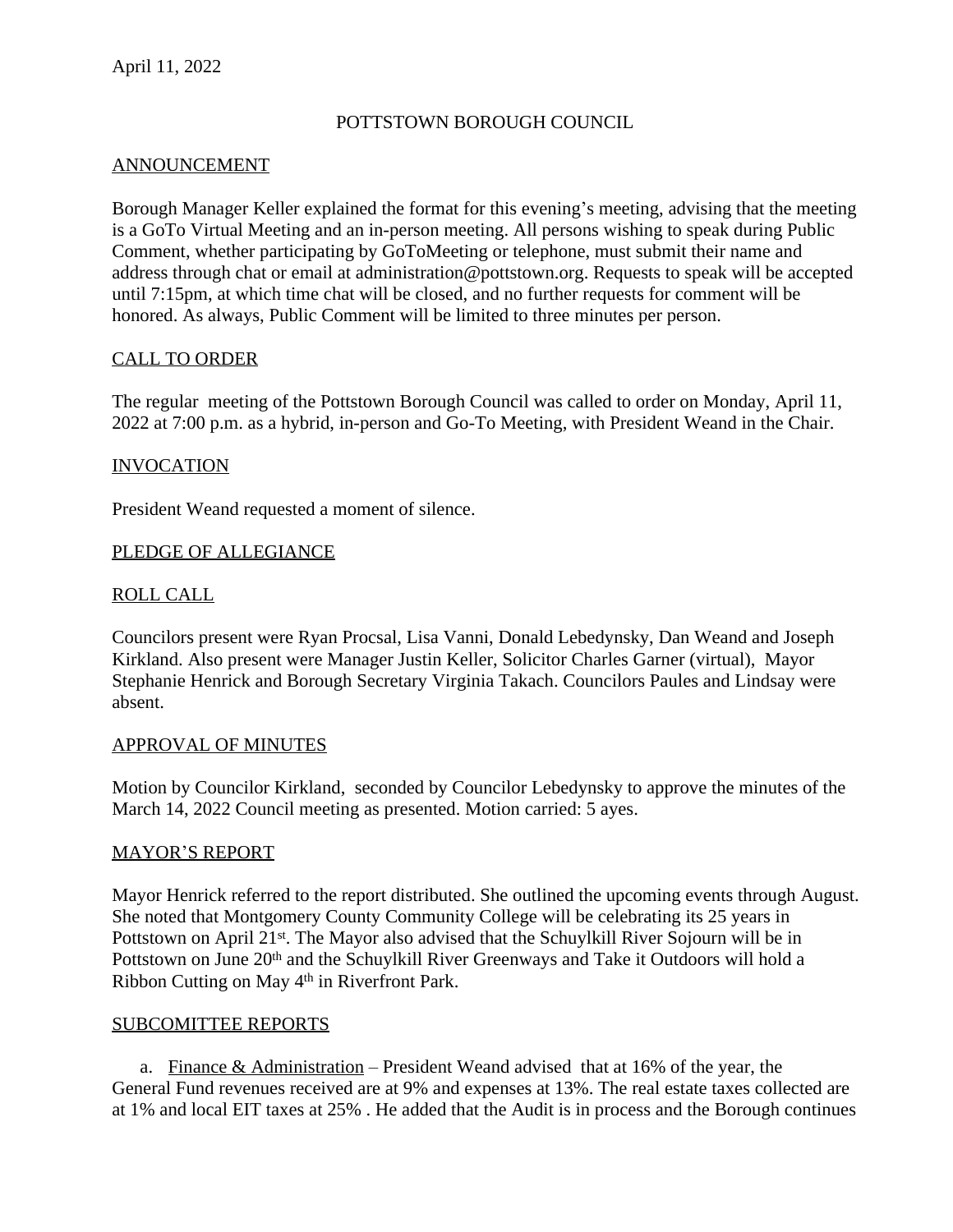to review under-assessed properties with the School District and Portnoff collections continue at 63.5%. He added that the assessment changes increased by \$380,650. There were no new LERTA applications and the ARPA expenses had no changes since last month.

### COMMITTEE REPORTS

## a. EAC – There was no report.

b. Regional Planning – Council Procsal reported that there was a presentation on the proposal for an Authority to oversee Passenger Rail Service.

President Weand requested Council's support in asking the Solicitor and Staff to prepare a letter of support to County representatives to bring passenger rail service to Pottstown.

c. Blighted Property Review Committee – There will be a meeting in April.

### COMMENTS FROM CITIZENS PRESENT

a. Alyson Wildman,  $37$  West  $3^{\text{rd}}$  Street – expressed a complaint regarding a parking crisis on her block with 6 - 7 cars, a food truck and a dump truck that never move and take up valuable parking.

Chief Markovich will review and address this situation.

b. Susan Levan, 38 West  $3<sup>rd</sup>$  Street – complained about the lack of street lights on her block.

Mr. Keller referred to Public Works to address.

c. Ron Williams, 245 Walnut Street – reminded all of the upcoming PowWow weekend scheduled for April 30<sup>th</sup> and May 1<sup>st</sup>. The organization is now a non-profit and thanked Council for its continued support. He also expressed appreciation for new trees at the Memorial Burial Site on South Franklin and Industrial Highway and reminded all of Earth Day, April 22<sup>nd</sup>.

d. Jamie Sanchez, Maplewood Drive – announced the Veteran's Standdown event on April 23<sup>rd</sup> at the Veterans' Island for any assistance needed by Veterans. In addition, there will be a Veterans' Island clean-up on April 30<sup>th</sup> with assistance from the Rotary.

### UNFINISHED BUSINESS

None.

### NEW BUSINESS

### a. PRESENTATION – LOVE YOUR BLOCK POTTSTOWN – TAMARA CHARLES

Tamara Charles outlined the Love Your Block program for Pottstown in conjunction with Pottstown Community Action for neighborhood beautification. She advised that a grant was received from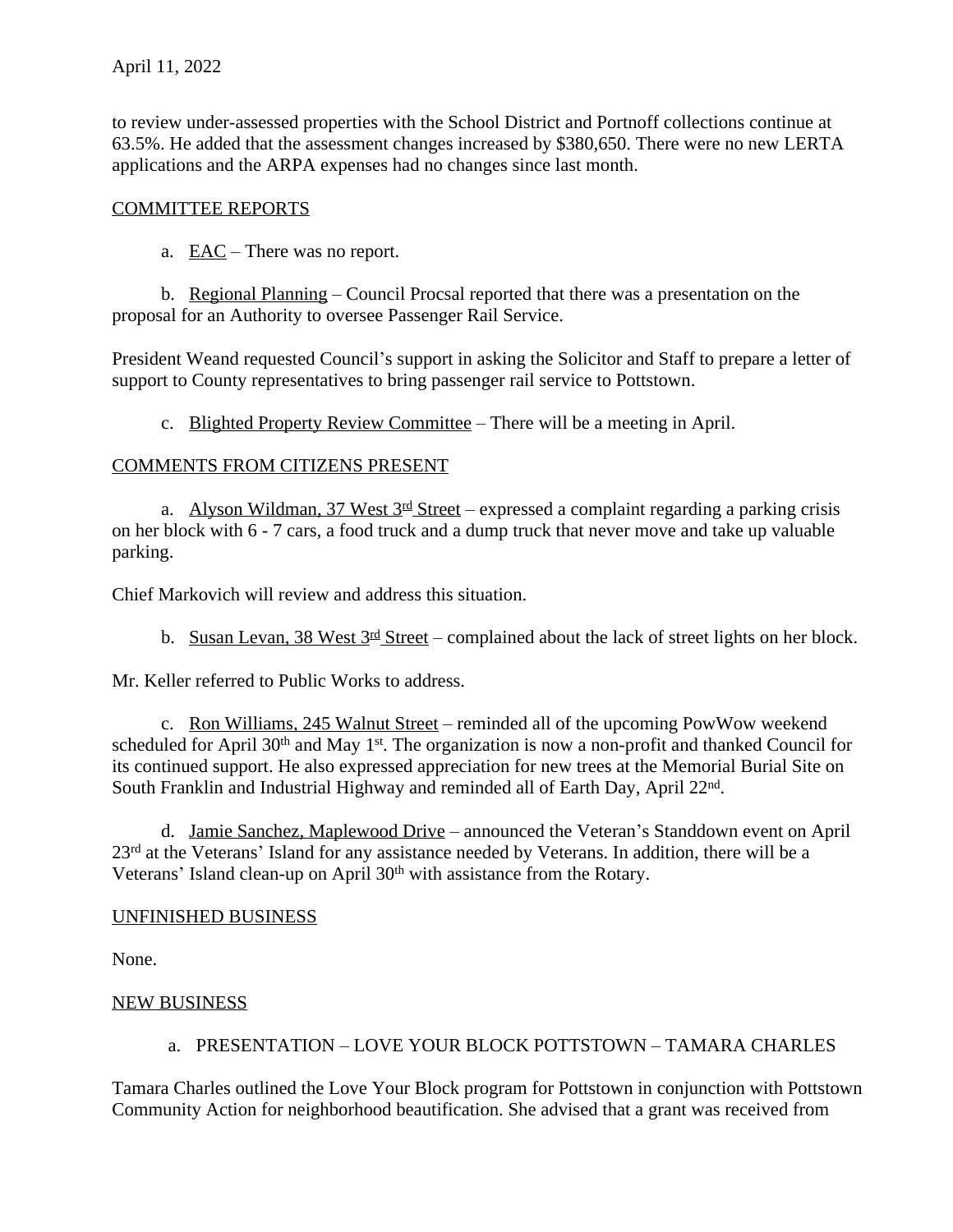Pottstown Area Health and Wellness Foundation. She also announced the partnership for Block Pottstown mini-grants with Habitat for Humanity, Genesis Housing and Hobart's Run. Ms. Charles advised that the deadline for submission is April 30<sup>th</sup> and the applications are available on-line or in person. Priority for this year will be geared to Wards 1, 2 and 3 and community partners may be able to increase funds. Any questions may be directed through Facebook or at emailed to [pottsowncommunityaction@gmail.com.](mailto:pottsowncommunityaction@gmail.com)

b. [Conditional Use](mailto:pottsowncommunityaction@gmail.com) [–](mailto:pottsowncommunityaction@gmail.com) [Brittany Pool - Motion by Councilor Procsal, seconded by Councilor](mailto:pottsowncommunityaction@gmail.com) [Lebedynsky to grant the Conditional Use request of Brittany Pool d/b/a Pottstown Medical Massage](mailto:pottsowncommunityaction@gmail.com) [to establish a message therapy center for property located at 543-545 East High Street. Motion](mailto:pottsowncommunityaction@gmail.com)  [carried: 5 ayes.](mailto:pottsowncommunityaction@gmail.com) 

c. [Conditional Use](mailto:pottsowncommunityaction@gmail.com) [–](mailto:pottsowncommunityaction@gmail.com) [Evans Woods](mailto:pottsowncommunityaction@gmail.com) [–](mailto:pottsowncommunityaction@gmail.com) [Motion](mailto:pottsowncommunityaction@gmail.com) [by Councilor Kirkland, seconded by](mailto:pottsowncommunityaction@gmail.com) [Councilor Lebedynsky to grant the Conditional Use request of Evans Woods Investor Group to](mailto:pottsowncommunityaction@gmail.com)  [improve existing light manufacturing building at property located at 816](mailto:pottsowncommunityaction@gmail.com) – 842 Queen Street[.](mailto:pottsowncommunityaction@gmail.com)  [Motion carried: 5 ayes.](mailto:pottsowncommunityaction@gmail.com) 

d. [Zoning Relief](mailto:pottsowncommunityaction@gmail.com) [–](mailto:pottsowncommunityaction@gmail.com) [Anne Anderson, 343 East High Street](mailto:pottsowncommunityaction@gmail.com) [–](mailto:pottsowncommunityaction@gmail.com) [Councilor Procsal](mailto:pottsowncommunityaction@gmail.com) [recommended that no Council action be taken and forward to the Zoning Hearing Board for](mailto:pottsowncommunityaction@gmail.com)  [determination.](mailto:pottsowncommunityaction@gmail.com) 

e. [Hill School Turf Field Minor Land Development](mailto:pottsowncommunityaction@gmail.com) [–](mailto:pottsowncommunityaction@gmail.com) [Solicitor Garner advised that the Hill](mailto:pottsowncommunityaction@gmail.com) [School has requested to be removed from Council](mailto:pottsowncommunityaction@gmail.com)['](mailto:pottsowncommunityaction@gmail.com)[s agenda and will be listed for the April 20](mailto:pottsowncommunityaction@gmail.com)<sup>[th](mailto:pottsowncommunityaction@gmail.com)</sup> [Planning Commission meeting and return to Council at the May meeting.](mailto:pottsowncommunityaction@gmail.com)

f. [Sewer Ordinance Amendment - Motion by Councilor Lebedynsky, seconded by](mailto:pottsowncommunityaction@gmail.com) [Councilor Vanni to adopt an Ordinance amending regulations of Chapter 18, Sewers and Sewage](mailto:pottsowncommunityaction@gmail.com)  [Disposal Ordinance](mailto:pottsowncommunityaction@gmail.com)

# [ORDINANCE NO. 2211](mailto:pottsowncommunityaction@gmail.com)

[AN ORDINANCE OF THE BURGESS AND TOWN](mailto:pottsowncommunityaction@gmail.com) [COUNCIL OF THE BOROUGH OF](mailto:pottsowncommunityaction@gmail.com)  [POTTSTOWN AMENDING](mailto:pottsowncommunityaction@gmail.com) [§](mailto:pottsowncommunityaction@gmail.com) [201, GENERAL REGULATIONS, AND](mailto:pottsowncommunityaction@gmail.com) [§](mailto:pottsowncommunityaction@gmail.com) [209, ACCIDENTAL](mailto:pottsowncommunityaction@gmail.com) [DISCHARGE, BOTH OF PART 2, REGULATIONS, AND](mailto:pottsowncommunityaction@gmail.com) [§](mailto:pottsowncommunityaction@gmail.com) [403,](mailto:pottsowncommunityaction@gmail.com) [INDUSTRIAL USERS, OF](mailto:pottsowncommunityaction@gmail.com)  [PART 4, ADMINISTRATION, ALL OF](mailto:pottsowncommunityaction@gmail.com) [CHAPTER 18, SEWERS AND SEWAGE DISPOSAL](mailto:pottsowncommunityaction@gmail.com) [OF THE](mailto:pottsowncommunityaction@gmail.com) [CODE OF ORDINANCES OF THE BOROUGH OF](mailto:pottsowncommunityaction@gmail.com) [POTTSTOWN, AS AMENDED.](mailto:pottsowncommunityaction@gmail.com)

[Motion carried: 5 ayes.](mailto:pottsowncommunityaction@gmail.com)

g. [Pandemic Recovery Funds - Motion by Councilor Procsal, seconded by Councilor Vanni](mailto:pottsowncommunityaction@gmail.com) [to adopt a Resolution authorizing the submission of a grant application to the Montgomery County](mailto:pottsowncommunityaction@gmail.com)  [Recovery: Pandemic Recovery Funds Program for the Riverfront Park Pedestrian Bridge and](mailto:pottsowncommunityaction@gmail.com)  [Embankment Restoration Project, in the amount of \\$250,000](mailto:pottsowncommunityaction@gmail.com)

### [RESOLUTION NO. 2O22 - 10](mailto:pottsowncommunityaction@gmail.com)

[RESOLUTION AUTHORIZING THE SUBMISSION OF A GRANT APPLICATION TO THE](mailto:pottsowncommunityaction@gmail.com)  [MONTGOMERY COUNTY RECOVERY: PANDEMIC RECOVERY FUNDS PROGRAM](mailto:pottsowncommunityaction@gmail.com)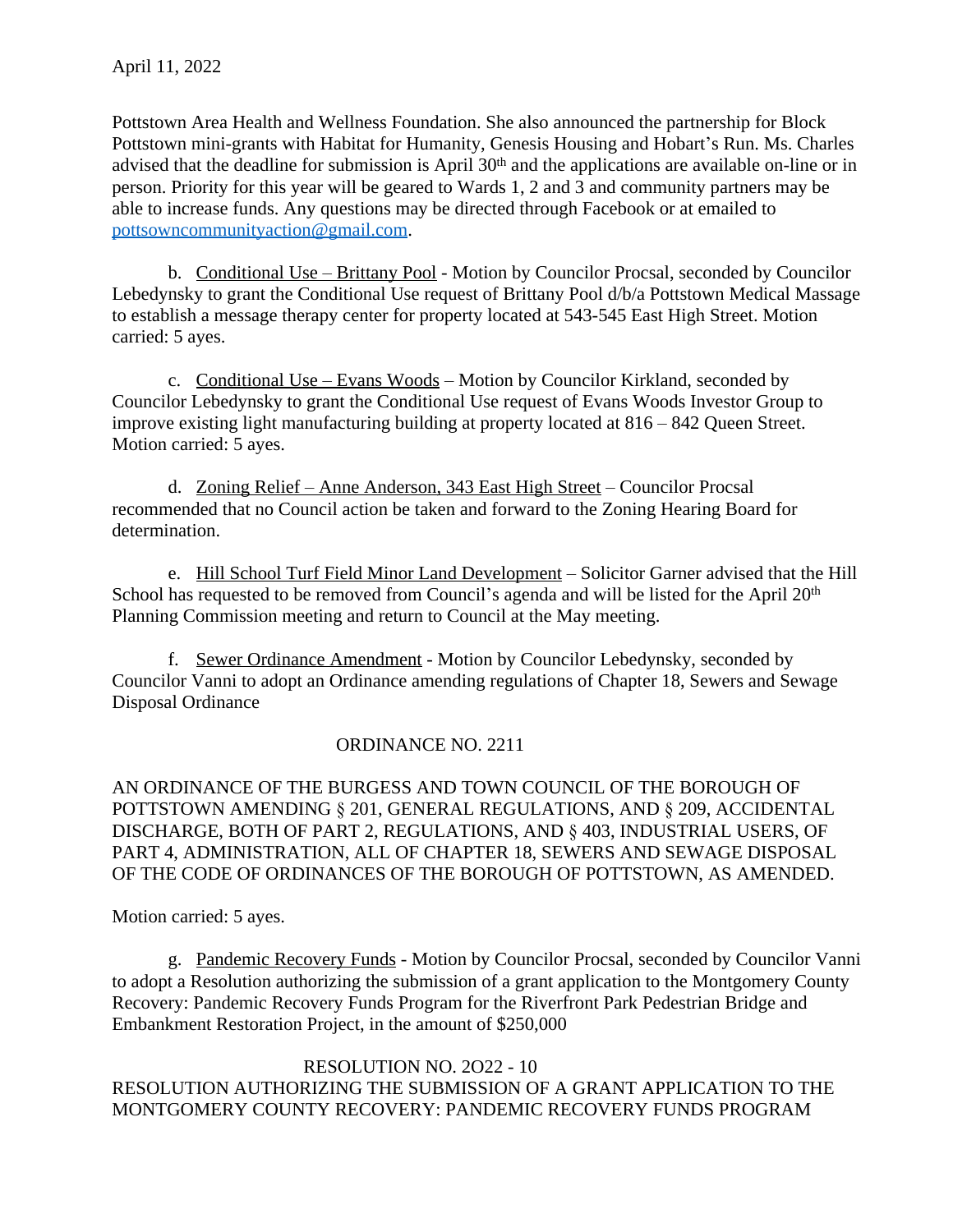Whereas, Montgomery County has established the Montgomery County Recovery: Pandemic Recovery Funds program; and

Whereas, Montgomery County will use its Pandemic Recovery Funds to ensure an equitable recovery, given the disproportionate impact of the pandemic and economic crisis on certain demographic groups, neighborhoods and industries over the last two years; and

Whereas, Montgomery County continues to focus on engaging the community to determine local priorities for funds: and

Whereas, the Borough of Pottstown is desirous of submitting an application to the Montgomery County Recovery: Pandemic Recovery Funds Program for the Riverfront Park Pedestrian Bridge and Embankment Restoration Project in the amount of \$250,000.

ENACTED AND RESOLVED, this 11<sup>th</sup> day of April 2022.

Motion carried: 5 ayes.

h. Pandemic Recovery Funds - Motion by Councilor Vanni, seconded by Councilor Lebedynsky to adopt a Resolution authorizing the submission of a grant application to the Montgomery County Recovery: Pandemic Recovery Funds Program for the Stormwater Arch Rehabilitation Project, in the amount of \$8,000,000

### RESOLUTION NO. 2O22 - 11

## RESOLUTION AUTHORIZING THE SUBMISSION OF A GRANT APPLICATION TO THE MONTGOMERY COUNTY RECOVERY: PANDEMIC RECOVERY FUNDS PROGRAM

Whereas, Montgomery County has established the Montgomery County Recovery: Pandemic Recovery Funds program; and

Whereas, Montgomery County will use its Pandemic Recovery Funds to ensure an equitable recovery, given the disproportionate impact of the pandemic and economic crisis on certain demographic groups, neighborhoods and industries over the last two years; and

Whereas, Montgomery County continues to focus on engaging the community to determine local priorities for funds: and

Whereas, the Borough of Pottstown is desirous of submitting an application to the Montgomery County Recovery: Pandemic Recovery Funds Program for the Stormwater Arch Rehabilitation Project in the amount of \$8,000,000.

ENACTED AND RESOLVED, this 11<sup>th</sup> day of April 2022.

Motion carried: 5 ayes.

i. Light Up High Street - Motion by Councilor Lebedynsky, seconded by Councilor Procsal to permit PAED to install lights within the Borough right-of-way for its Light-Up High Street Campaign, subject to securing a Release, Waiver and Indemnification Agreement in a form acceptable to the Borough. Motion carried: 5 ayes.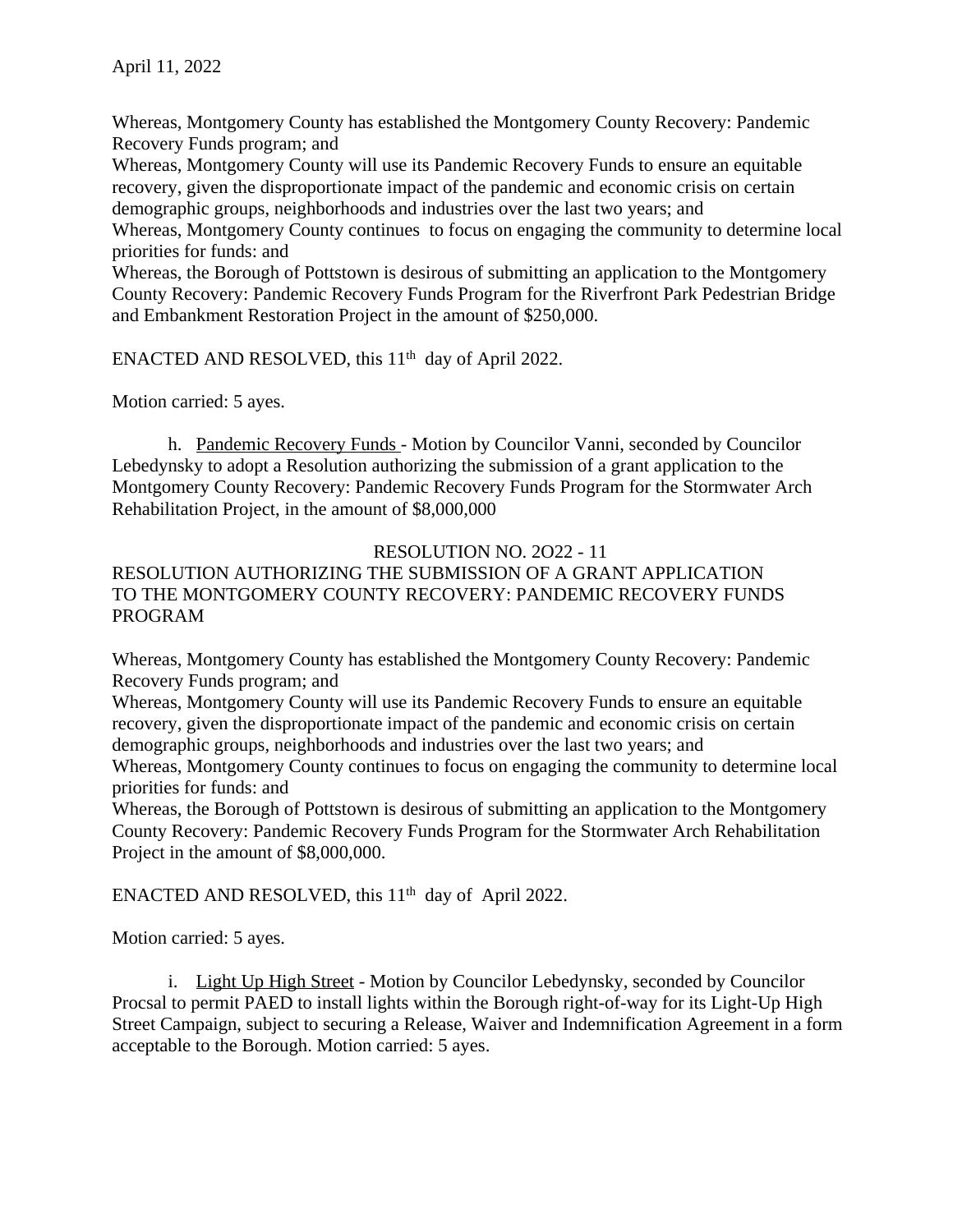j. Fixed Base Operator – Motion by Councilor Vanni, seconded by Councilor Lebedynsky to authorize Staff to proceed with the Request for Proposals for the Fixed Base Operator at the Pottstown Municipal Airport. Motion carried: 5 ayes.

k. Paddling Film Festival Biergarten - Motion by Councilor Lebedynsky, seconded by Councilor Procsal to grant the request of the Schuylkill River Greenways to allow the operation of a Biergarten at the 2022 Paddling Film Festival in Riverfront Park, May 21, 2022, (rain date May 22, 2022), 7:30 p.m. - 9:30 p.m., subject to review and approval of the Police and Fire Departments and compliance with the Liquor Control Board regulations. Motion carried: 5 ayes.

l. Hill School Commencement – Motion by Councilor Kirkland, seconded by Councilor Vanni to grant the request of The Hill School to close Beech Street from Sheridan Street to Edgewood Street to hold its commencement exercise on May 28, 2022, between 8:00 a.m. and 4:00 p.m., subject to approval of the Police and Fire Departments.

President Weand noted that this is an annual, routine request.

Motion carried: 5 ayes.

m. Pottstown Rumble Biergarten – Motion by Councilor Vanni, seconded by Councilor Lebedynsky to grant the request of the Pottstown Rumble to allow the operation of a Biergarten in Memorial Park to be held June 24, 25, 26, 2022 from 11:30 a.m. - 12:00 a.m., subject to review and approval of the Police and Fire Departments and compliance with the Liquor Control Board regulations. Motion carried: 5 ayes.

n. GoFourth Street Festival - Motion by Councilor Vanni, seconded by Councilor Procsal to grant the request of the GoFourth Committee to hold its Street Festival on July 4, 2022, resulting in the closure of High Street from 11:00 a.m. - 6:00 p.m., subject to review of the Police and Fire Departments. Motion carried: 5 ayes.

o. GoFourth Biergarten - Motion by Councilor Procsal, seconded by Councilor Lebedynsky to grant the request of the GoFourth Committee to allow the operation of Biergartens on July 4, 2022 in Smith Family Plaza, from 12:00 p.m. – 5:00 p.m. and on July 4, 2022 in Memorial Park, from 6:00 p.m. – 9:00 p.m., subject to review and approval of the Police and Fire Departments and compliance with the Liquor Control Board regulations. Motion carried: 5 ayes.

p. Play Streets - Motion by Councilor Kirkland, seconded by councilor Vanni to grant the request of the Parks and Recreation Department to hold its Play Streets – Community Outreach Program, on June 16, 23, & 30, July 14, 21, 28 and August 11, 2022, and closing various streets in Park areas, from 5:30 p.m. -7:30 p.m., subject to review and approval of the Police and Fire Departments. Motion carried: 5 ayes.

q. Reading Gravity Race - Motion by Councilor Procsal, seconded by Councilor Lebedynsky to grant the request of the Reading Gravity Race Club to reschedule its March 13, 2022 event to July 24, 2022, due to inclement weather, and resulting in the closure of Wilson and State Streets from 11:00 a.m. to 6:00 p.m., subject to review of the Police and Fire Departments. Motion carried: 5 ayes.